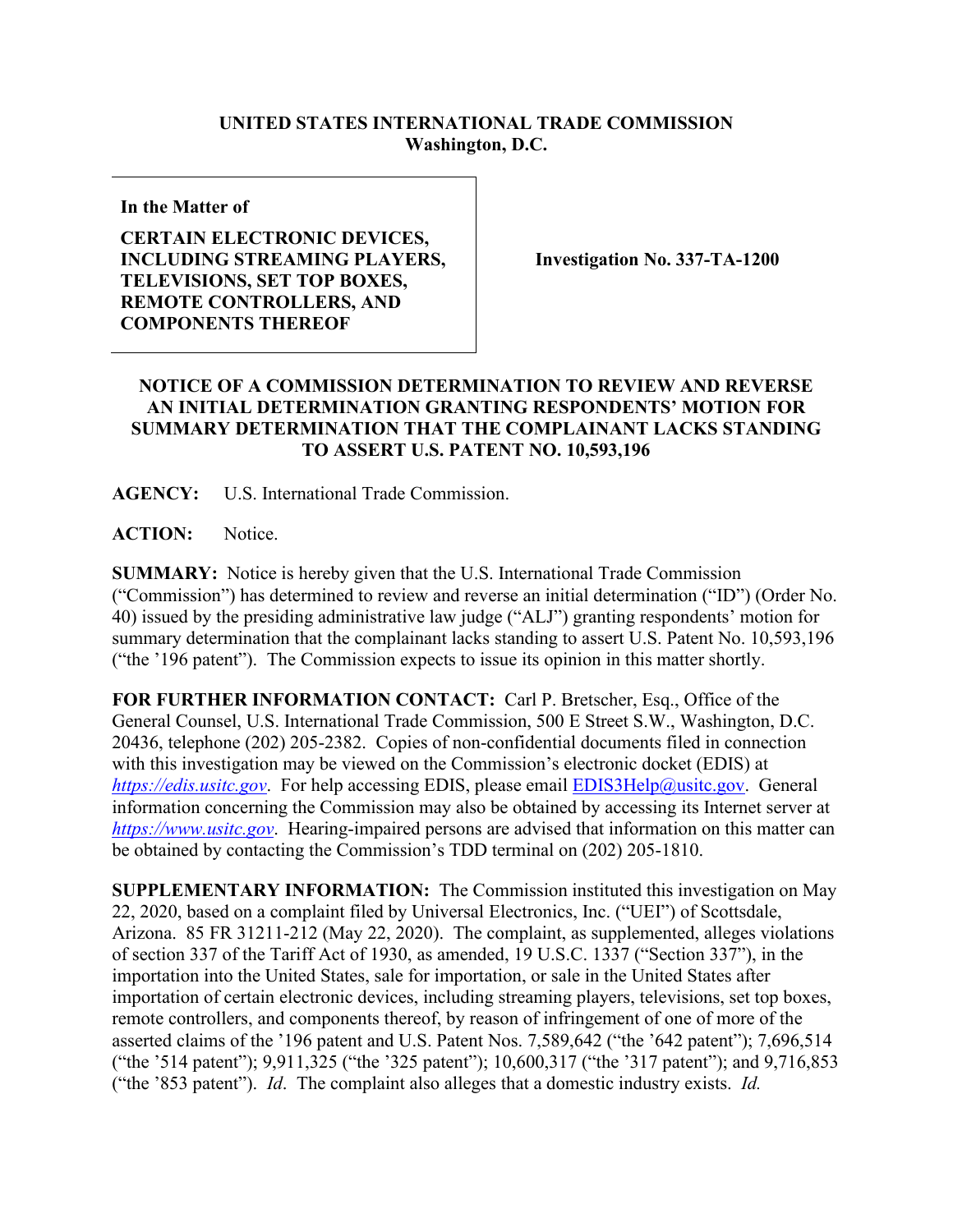The Commission's notice of investigation names the following respondents: Roku Inc. of Los Gatos, California ("Roku"); TCL Electronics Holdings Ltd. of New Territories, Hong Kong; Shenzhen TCL New Technology Co. Ltd. of Shenzhen, China; TCL King Electrical Appliances Co. Ltd., Huizhou, China; TTE Technology Inc. of Corona, California; TCL Corp. of Huizhou City, China; TCL Moka Int'l Ltd. of New Territories, Hong Kong; TCL Overseas Marketing Ltd. of New Territories, Hong Kong; TCL Industries Holdings Co., Ltd. of New Territories, Hong Kong; and TCL Smart Device Co. of Bac Tan Uyen District, Vietnam (collectively, "the TCL Respondents"); Hisense Co. Ltd. of Qingdao, China; Hisense Electronics Manufacturing Co. of America Corp. of Suwanee, Georgia; Hisense Import & Export Co. Ltd. of Qingdao, China; Qingdao Hisense Electric Co., Ltd. of Qingdao, China; and Hisense International Co., Ltd. of Shen Wang, Hong Kong (collectively, "the Hisense Respondents"); Funai Electric Co., Ltd. of Osaka, Japan; Funai Corp. Inc. of Rutherford, New Jersey; and Funai Co., Ltd. of Nakhon Ratchasima, Thailand (collectively, "the Funai Respondents") (all respondents are collectively referred to as "Respondents"). *Id*. The Office of Unfair Import Investigations is not participating in this investigation. *Id.*

On December 23, 2020, the Commission partially terminated the investigation due to withdrawal of the '853 patent, claims 19 and 20 of the '196 patent, and claims 14 and 20 of the '642 patent. Order No. 27 (Dec. 2, 2020), *unreviewed by* Comm'n Notice (Dec. 23, 2020). The Commission subsequently terminated the investigation with respect to claim 20 of the '514 patent. Order No. 32 (Dec. 21, 2020), *unreviewed by* Comm'n Notice (Jan. 5, 2021). On January 13, 2021, the Commission amended the notice of institution of the investigation to clarify that claims 2 and 4-5 of the '196 patent are only domestic industry claims and are not being asserted against any respondent for infringement purposes. Order No. 33 (Dec. 29, 2020), *unreviewed by* Comm'n Notice (Jan. 13, 2021). On January 21, 2021, the Commission partially terminated the investigation due to withdrawal of all asserted claims of the '317 patent, claim 6 of the '514 patent, and claims 1, 3, 4, 6, 12, and 19 of the '642 patent with respect to the Funai Respondents. Order No. 34 (Jan. 4, 2021), *unreviewed by* Comm'n Notice (Jan. 21, 2021). On February 19, 2021, the Commission partially terminated the investigation due to withdrawal of the '325 patent and the '514 patent; claims 1, 2, 4, 5, 7, 8, and 10 of the '317 patent; and claim 25 of the '642 patent against all Respondents. Order No. 44 (Feb. 2, 2021), *unreviewed by*  Comm'n Notice (Feb. 19, 2021). The Commission also partially terminated the investigation due to withdrawal of claim 12 of the '642 patent with respect to the TCL Respondents and the Hisense Respondents. *Id.*

On February 18, 2021, the Commission determined not to review an initial determination entering summary determination that claim 19 of the '642 patent is practiced by the domestic industry products and infringed by the accused "Elk" series of products. Order No. 38 (Jan. 19, 2021), *unreviewed by* Comm'n Notice (Feb. 18, 2021). On February 24, 2021, the Commission determined not to review an initial determination entering summary determination that the technical prong of the domestic industry requirement is satisfied for claims 1-3, 5-8, and 16 of the '325 patent. Order No. 41 (Jan. 25, 2021), *unreviewed by* Comm'n Notice (Feb. 24, 2021).